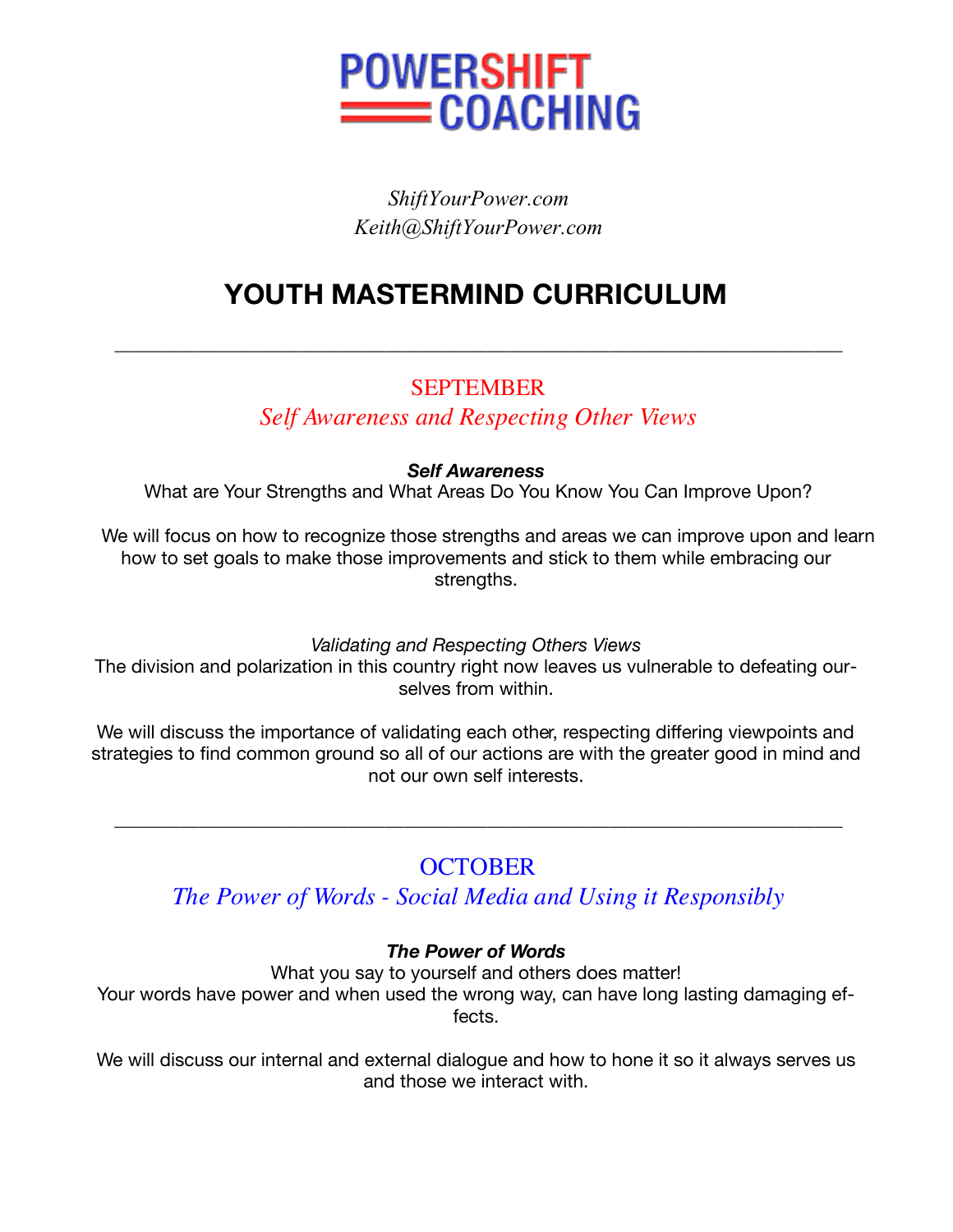#### *Good Social Media Habits and The Social Media Challenge*

Social Media does have its benefits. It connects us across the globe in ways we could never connect before. Sadly, with most things, when abused the benefit is diminished. Many teens now define themselves by likes and follows and forget what it means to be self identified.

We will discuss how to use social media in a healthy way and set good habits around it, so they are not distracted and always operating at their peak efficiency and engaging in a healthy manner.

I even have a cool challenge that they will find beneficial and help them recognize the power of disengagement.

\_\_\_\_\_\_\_\_\_\_\_\_\_\_\_\_\_\_\_\_\_\_\_\_\_\_\_\_\_\_\_\_\_\_\_\_\_\_\_\_\_\_\_\_\_\_\_\_\_\_\_\_\_\_\_\_\_\_\_\_\_\_\_\_\_\_\_\_\_\_\_\_\_\_\_\_\_\_

### NOVEMBER

### *Executive Functioning*

#### *Finding the Ideal Environment*

Understanding your optimal work and study environment and creating it to ensure your academic success.

#### *Note Taking Skills, Study Habits and Organizing Your School-Life Balance*

Mastering time management as well as impactful tips and tricks for note taking, and preparing a study plan. We will also discuss fun strategies and games to help you study.

# **DECEMBER**

\_\_\_\_\_\_\_\_\_\_\_\_\_\_\_\_\_\_\_\_\_\_\_\_\_\_\_\_\_\_\_\_\_\_\_\_\_\_\_\_\_\_\_\_\_\_\_\_\_\_\_\_\_\_\_\_\_\_\_\_\_\_\_\_\_\_\_\_\_\_\_\_\_\_\_\_\_\_

### *Learning Acceptance and Effective Communication*

#### *What Does Practicing Acceptance Look Like?*

Understanding things don't happen to us, they just happen. How we respond to our current reality is truly what defines our experiences.

#### *Effective Communication Skills*

We will discuss strategies and learn the skills needed to have those difficult and assertive conversations to ensure a win-win for both parties.

Understanding why our parents don't always say YES, and learning how to speak to them effectively so they say NO less often.

\_\_\_\_\_\_\_\_\_\_\_\_\_\_\_\_\_\_\_\_\_\_\_\_\_\_\_\_\_\_\_\_\_\_\_\_\_\_\_\_\_\_\_\_\_\_\_\_\_\_\_\_\_\_\_\_\_\_\_\_\_\_\_\_\_\_\_\_\_\_\_\_\_\_\_\_\_\_\_\_\_\_\_\_\_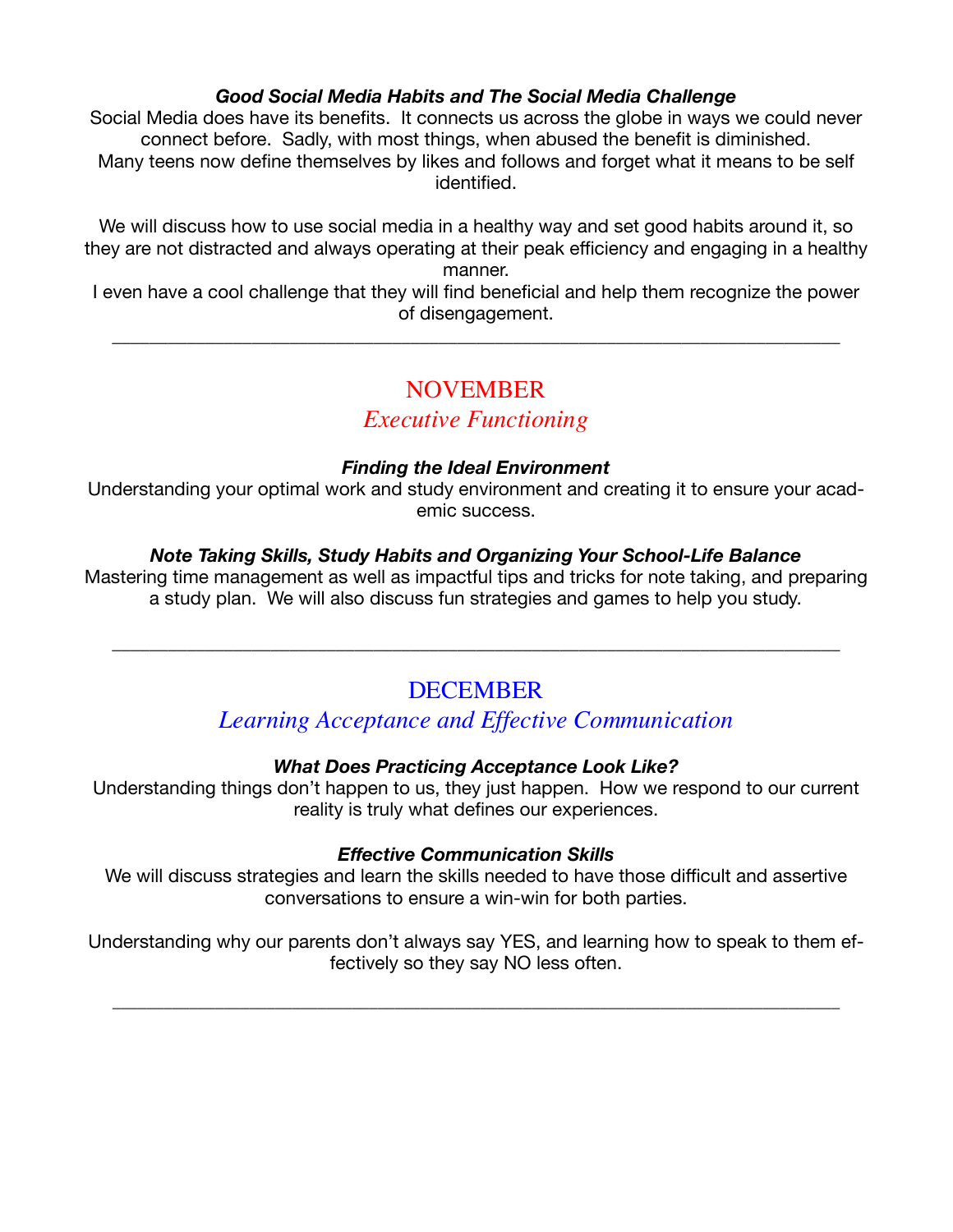# **JANUARY** *Change and Guest Speaker*

#### *What Keeps Us From Changing and How to Take Change On Fearlessly!*

There are various reason we do not want to change. I will explore them all with your teen and give them strategies to make impactful change that will serve them powerfully.

*Guest Speaker: I will be bringing in a guest to share their wisdom and expertise with the group.*  \_\_\_\_\_\_\_\_\_\_\_\_\_\_\_\_\_\_\_\_\_\_\_\_\_\_\_\_\_\_\_\_\_\_\_\_\_\_\_\_\_\_\_\_\_\_\_\_\_\_\_\_\_\_\_\_\_\_\_\_\_\_\_\_\_\_\_\_\_\_\_\_\_\_\_\_\_\_

# **FEBRUARY**

## *The Danger of Making Assumptions and How to Practice Self-Care*

#### *The Importance of Asking Questions ands Never Assuming*

We will discuss the dangers of assuming and not asking questions for clarity. When we question for clarity, we have healthy, authentic conversations with purpose and power.

#### *What are you doing to ensure your own Self-Care?*

We cannot take care of others, if we do not first take care of ourselves. We will discuss what self-care looks like for you and learn to implement it into your life which will not only benefit you but all those you interact with.

\_\_\_\_\_\_\_\_\_\_\_\_\_\_\_\_\_\_\_\_\_\_\_\_\_\_\_\_\_\_\_\_\_\_\_\_\_\_\_\_\_\_\_\_\_\_\_\_\_\_\_\_\_\_\_\_\_\_\_\_\_\_\_\_\_\_\_\_\_\_\_\_\_\_\_\_\_\_

# **MARCH**

# **Personal Responsibility and Open Discussion**

### *Learning to be the Victor and not the Victim!*

It is very easy for our teens to place blame on anyone or anything rather then take responsibility themselves. This ties back to their sense of self worth and how they appear to their peers. Learning to tap into their vulnerability and seeing it as their super power and not their Kryptonite could be one of the most valuable lessons they will learn.

#### *Open Discussion*

You bring the topics and we will explore them together, in a safe, non-judgmental space where we can learn together and get clarity on them as well as a mutual understanding of various viewpoints.

\_\_\_\_\_\_\_\_\_\_\_\_\_\_\_\_\_\_\_\_\_\_\_\_\_\_\_\_\_\_\_\_\_\_\_\_\_\_\_\_\_\_\_\_\_\_\_\_\_\_\_\_\_\_\_\_\_\_\_\_\_\_\_\_\_\_\_\_\_\_\_\_\_\_\_\_\_\_